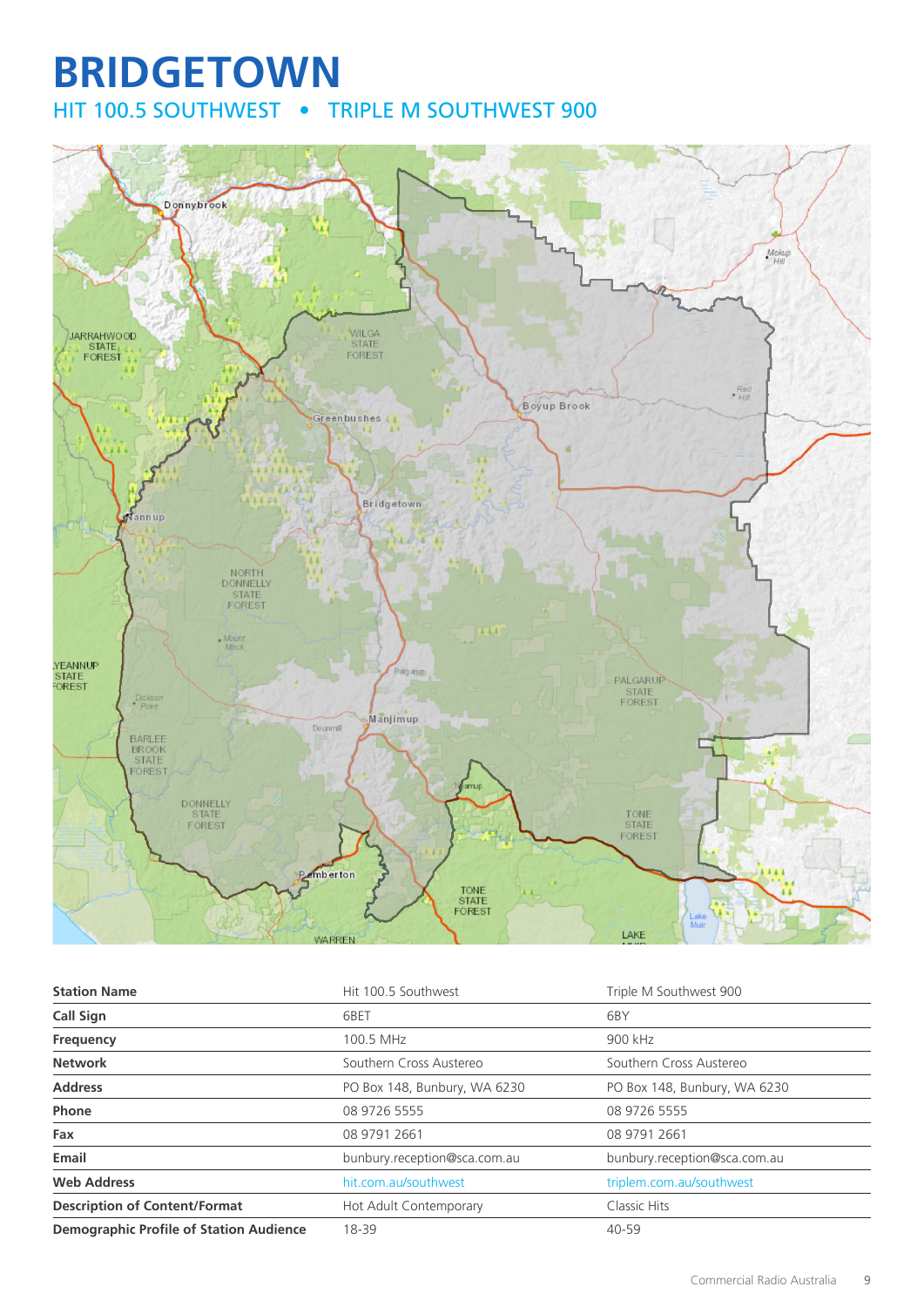# **BRIDGETOWN**

The Bridgetown and Manjimup district includes a mix of primary and secondary industries. The north is a mining area, while the south includes rich farmland as well as Tall Jarrah and Karri Forests that supply the local timber industry. The Tree Towers that are dotted throughout the Jarrah and Karri forests are a famous attraction of the southwest.

Bridgetown is located amidst rolling farmlands, forest and orchards approximately 95 kilometres south of Bunbury and 270 kilometres south of Perth. The picturesque Blackwood River winds through the town. Manjimup, the gateway to the tall timber country, is located approximately 300 kilometres south of Perth. It is a regional centre for the largest shire in the southwest of Western Australia. The principal industries include timber and timber products, fruit growing, canning, vegetable growing, dairying, fat lambs, wool and grain.

In comparison to the 2011 census, the population within the radio licence area of Bridgetown/Manjimup has increased by 1.8% to 18,910. The birthplace for 78% of the population was Oceania including Australian, New Zealander, Indigenous and Islander persons.

3,128 people, or 17% of the population, were attending an educational institution in 2016, with 49% of these in infants or primary, 40% attending a secondary educational institution, 7% attending TAFE and 4% attending university or another tertiary institution. 6,425 people (34%) already have a tertiary qualification; 27% of these have a degree and 73% have a certificate, diploma or another tertiary qualification.

Of the total dwellings (7,262) in the Bridgetown/Manjimup radio licence area, 43% are owned outright and 30% are mortgaged. Private rental properties represent 18% of total dwellings. 23% of the total households in Bridgetown/Manjimup have a household income range between \$21,000 – \$41,999pa, 24% between \$42,000 – \$77,999pa and 11% between \$78,000 – \$103,999pa.

#### **AGRICULTURE**

The area's rich pastures support the local beef industry with over 59 thousand beef cattle. Bridgetown and Boyup Brook produce wool and fat lambs. The farms in the region support over 586 thousand sheep and lambs.

The Manjimup and Pemberton areas have some of the most fertile farmland with large-scale fruit farming. Over 5.8 million kilograms of avocados and 14 million kilos of apples were produced.

#### EMPLOYMENT

The majority (54%) of the labour force of 9,058 is employed full time. Much of the area around Bridgetown is farming district. Numerous timber mills are located within the area. The forests support the timber industry and generate huge interest from tourists. The main industries of employment are:

- Agriculture Forestry and Fishing:
- Education and Training/Health Care and Social Assistance;
- Wholesale Trade/Retail Trade/Accommodation and Food Services; and
- Manufacturing/Electricity Gas Water and Waste Services/Construction.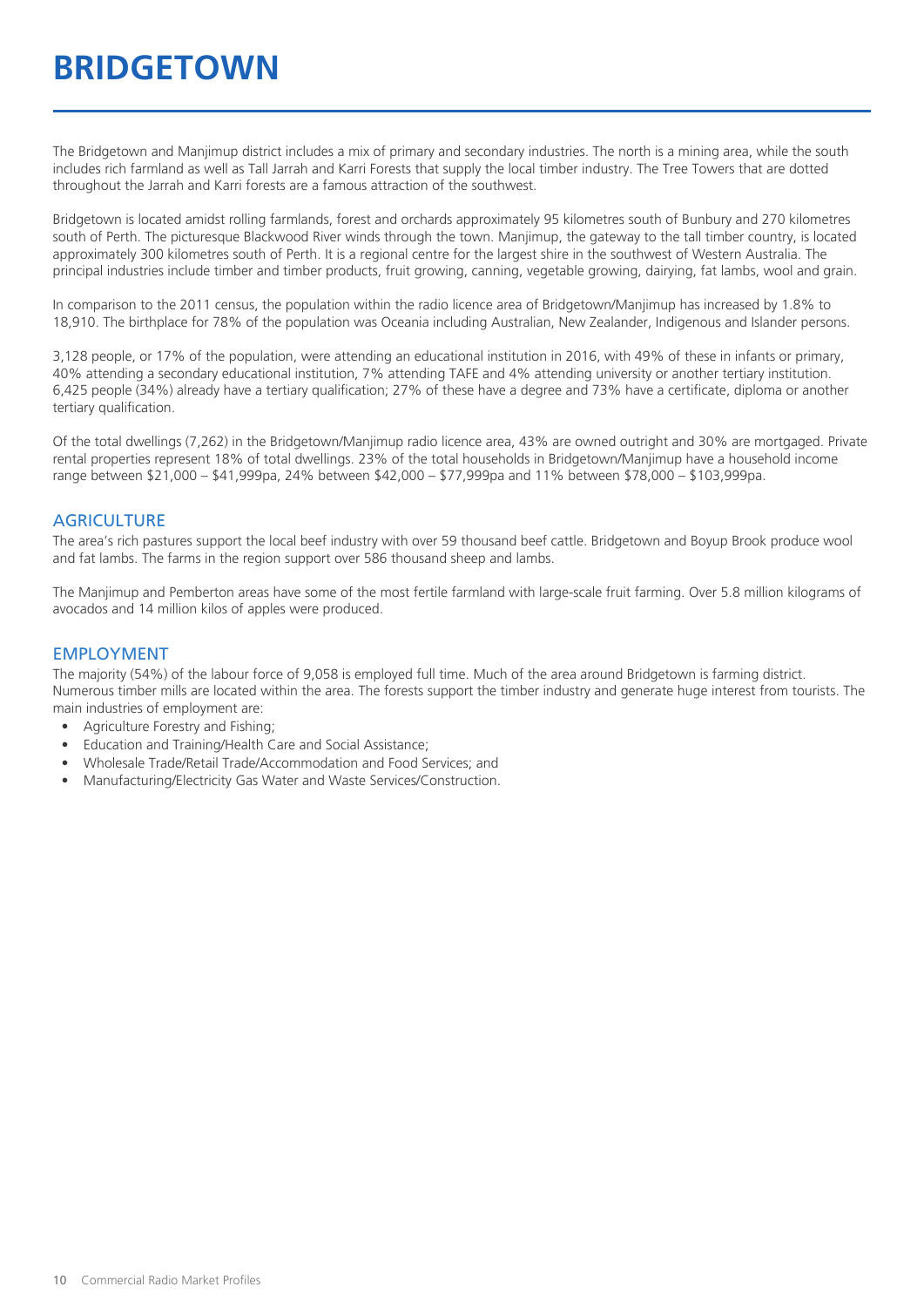# **BRIDGETOWN**

# AGE COHORTS

| Age                   | Male  | Female | Total  | <b>Market</b><br>population |
|-----------------------|-------|--------|--------|-----------------------------|
| $10 + \gamma$ ears    | 8,447 | 8,277  | 16,724 | 88.44%                      |
| 0-9 years             | 1,106 | 1,080  | 2,186  | 11.56%                      |
| $10-17$ years         | 991   | 898    | 1,889  | 9.99%                       |
| 18-24 years           | 553   | 404    | 957    | 5.06%                       |
| $25-39$ years         | 1,198 | 1,325  | 2,523  | 13.34%                      |
| 40-54 years           | 1,974 | 2,074  | 4,048  | 21.41%                      |
| 55-64 years           | 1,682 | 1,642  | 3,324  | 17.58%                      |
| 65-74 years           | 1,361 | 1,215  | 2,576  | 13.62%                      |
| $75+$ years           | 688   | 719    | 1,407  | 7.44%                       |
| Total 2011 population | 9,362 | 9,213  | 18,575 |                             |
| Total 2016 population | 9,553 | 9,357  | 18,910 | 100%                        |
| % change 2011-2016    |       |        | 1.8%   |                             |

### LABOUR FORCE

| <b>Employment classification</b> | Total | Labour force |
|----------------------------------|-------|--------------|
| Full-time employed               | 4,922 | 54.34%       |
| Part-time employed               | 2.997 | 33.09%       |
| Not stated employed              | 652   | $7.2\%$      |
| Unemployed                       | 487   | 5.38%        |
| <b>Total labour force</b>        | 9.058 | 100%         |

# HOUSEHOLD INCOME

| Income range (pa)       | Total | Occupied<br>dwellings |
|-------------------------|-------|-----------------------|
| $$0 - $7,749$           | 171   | 2.37%                 |
| $$7,750 - $20,999$      | 501   | 6.94%                 |
| $$21,000 - $41,999$     | 1,689 | 23.39%                |
| $$42,000 - $77,999$     | 1,724 | 23.87%                |
| $$78,000 - $103,999$    | 802   | 11.11%                |
| $$104,000 - $129,999$   | 611   | 8.46%                 |
| $$130,000 - $155,999$   | 383   | 5.3%                  |
| $$160,000 - $181,999$   | 160   | $2.22\%$              |
| $$182,000 - $207,999$   | 131   | 1.81%                 |
| \$208,000+              | 192   | 2.66%                 |
| Not stated              | 857   | 11.87%                |
| <b>Total households</b> | 7,221 | 100%                  |

# FAMILY STRUCTURE

| <b>Type of family</b>         | <b>Total</b> | <b>Total families</b> |
|-------------------------------|--------------|-----------------------|
| Couple families - Children    | 1.842        | 35.76%                |
| Couple families - No children | 2,658        | 51.6%                 |
| Single parents                | 631          | 12.25%                |
| Other families                | 20           | $0.39\%$              |
| <b>Total families</b>         | 5,151        | 100%                  |

# **OCCUPATION**

| <b>Employment classification</b>                                     | Total | <b>Occupations</b> |
|----------------------------------------------------------------------|-------|--------------------|
| Managers/Professionals                                               | 2,960 | 34.68%             |
| Technicians & trade workers/<br>Community & personal service workers | 1,918 | 22.47%             |
| Clerical & administrative workers                                    | 784   | 9.19%              |
| Sales workers                                                        | 656   | 7.69%              |
| Machinery operators & drivers/Labourers                              | 2,091 | 24.5%              |
| Not stated                                                           | 125   | 1.46%              |
| <b>Total</b>                                                         | 8.534 | 100%               |

### INDUSTRY

| Industry                                                                                                      | Total | Workforce |
|---------------------------------------------------------------------------------------------------------------|-------|-----------|
| Agriculture, forestry & fishing                                                                               | 2,084 | 24.81%    |
| Mining                                                                                                        | 415   | 4.94%     |
| Manufacturing/Electricity, gas, water &<br>waste services/Construction                                        | 1,181 | 14.06%    |
| Wholesale trade/Retail trade/<br>Accommodation & food services                                                | 1.280 | 15.24%    |
| Transport, postal & warehousing/<br>Information, media & communications                                       | 310   | 3.69%     |
| Financial & insurance services/<br>Rental hiring & real estate services/<br>Administration & support services | 323   | 3.84%     |
| Professional scientific & technical services                                                                  | 205   | 244%      |
| Public administration & safety                                                                                | 432   | 5 14%     |
| Education & training/Health care &<br>social assistance                                                       | 1,402 | 16.69%    |
| Arts & recreation services                                                                                    | 139   | 1.65%     |
| Other services                                                                                                | 263   | 3.13%     |
| Not stated                                                                                                    | 367   | 4.37%     |
| <b>Total</b>                                                                                                  | 8,401 | 100%      |

#### ANNUAL HOUSEHOLD EXPENDITURE

| <b>Product or service</b>            | $$000's$ (pa) |
|--------------------------------------|---------------|
| Food & non-alcoholic beverages       | 90,744        |
| Alcoholic beverages                  | 11,784        |
| Clothing & footwear                  | 15,928        |
| Household furnishings & equipment    | 23,105        |
| Furniture & floor covering           | 7,872         |
| Household appliances                 | 6,041         |
| Household services & operation       | 16,357        |
| Medical care & health expenses       | 36,713        |
| Motor vehicle purchase               | 11,478        |
| Motor vehicle running costs          | 52,746        |
| Recreation                           | 67,799        |
| Recreational & educational equipment | 15,921        |
| Holidays                             | 30,217        |
| Personal care                        | 11,183        |